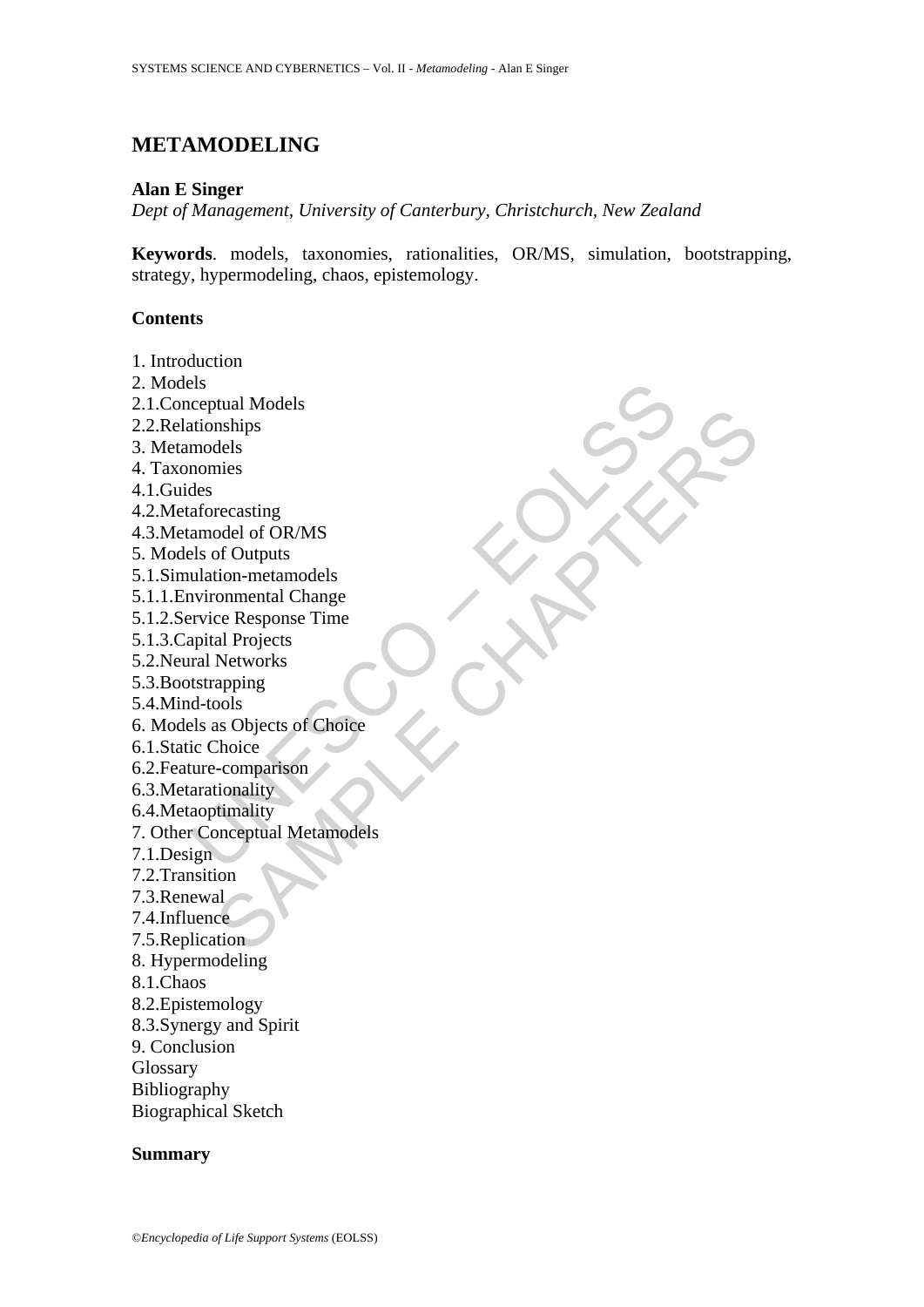The article starts with a description of models and modeling emphasizing the various relationships between conceptual models, formal models and (a perceived) reality, but alluding to some fundamental philosophical issues which are elaborated in later sections. It then sets out an overview of types of meta-modeling, including taxonomies and models-of-models. The taxonomies include guides to choosing models, such as those commonly used in strategic planning OR/MS and forecasting. There follows a brief description of simulation metamodeling and judgmental bootstrapping, using regression and neural network models. Technical details are referred to the bibliography. The remaining sections focus on conceptual meta-models, particularly models of strategic behavior or productive entities (i.e. strategy). Models as objects of choice and comparison, with the corresponding meta-rational arguments are considered. Other metamodels involve design, transition, renewal and replication. The problem of recursivity and the associations with chaos theory, cognitive science and a wider epistemology are then briefly discussed, together with some implications for future policy and decision making.

### **1. Introduction**

entantoues involve usage, utansition, renewal and replication. In<br>tity and the associations with chaos theory, cognitive science<br>ology are then briefly discussed, together with some implication<br>ology are then briefly discu The term metamodeling has been used in the context of human and technological systems, in several ways. In its broadest sense it can simply refer to discussions and conceptual models *of* models and modeling processes. More specifically it refers to the classification evaluation and selection of conceptual and formal models. A more technical usage describes the statistical modeling of the quantitative outputs from large complex models, such as computer simulations. Finally, metamodeling can also refer to a broader philosophical analysis and critique of a methodology, or total system of thought, within which various types of model are designed and deployed.

gy are then briefly discussed, together with some implications for fudecision making.<br>
to decision making.<br>
to decision making.<br>
to decision making.<br>
to decision making.<br>
to decision making.<br>
to decision making a been used The article starts with a brief description of models and modeling in general, emphasizing the various relationships between conceptual models, formal models and (a perceived) reality, but alluding to some fundamental philosophical issues which are elaborated in later sections. Section 3 then sets out an overview of types of metamodeling, including taxonomies and models-of-models. The taxonomies (described in section 4) include guides to choosing conceptual models, such as those commonly used in strategic planning and analysis, as well as guides to selecting quantitative OR/MS and forecasting models. Section 5 of the article sets out a brief overview of simulation metamodeling, but then compares this to bootstrapping (ie. regression and neural network models of quantitative human judgements, with applications). The remaining sections focus in much more depth upon conceptual meta models. The idea of a conceptual model as an object of choice or comparison is reviewed in section 6, with other conceptual metamodels briefly considered in section 7. Since there is a pervasive recursivity (i.e. models of models of...) the discussion passes quickly into the domains of epistemology, cognitive science, philosophy of science and metaphysics.

### **2. Models**

A distinction is often drawn between formal and conceptual models One can also distinguish formal mathematical expressions from the natural language, or metalanguage, used to interpret and communicate them. A formal model can be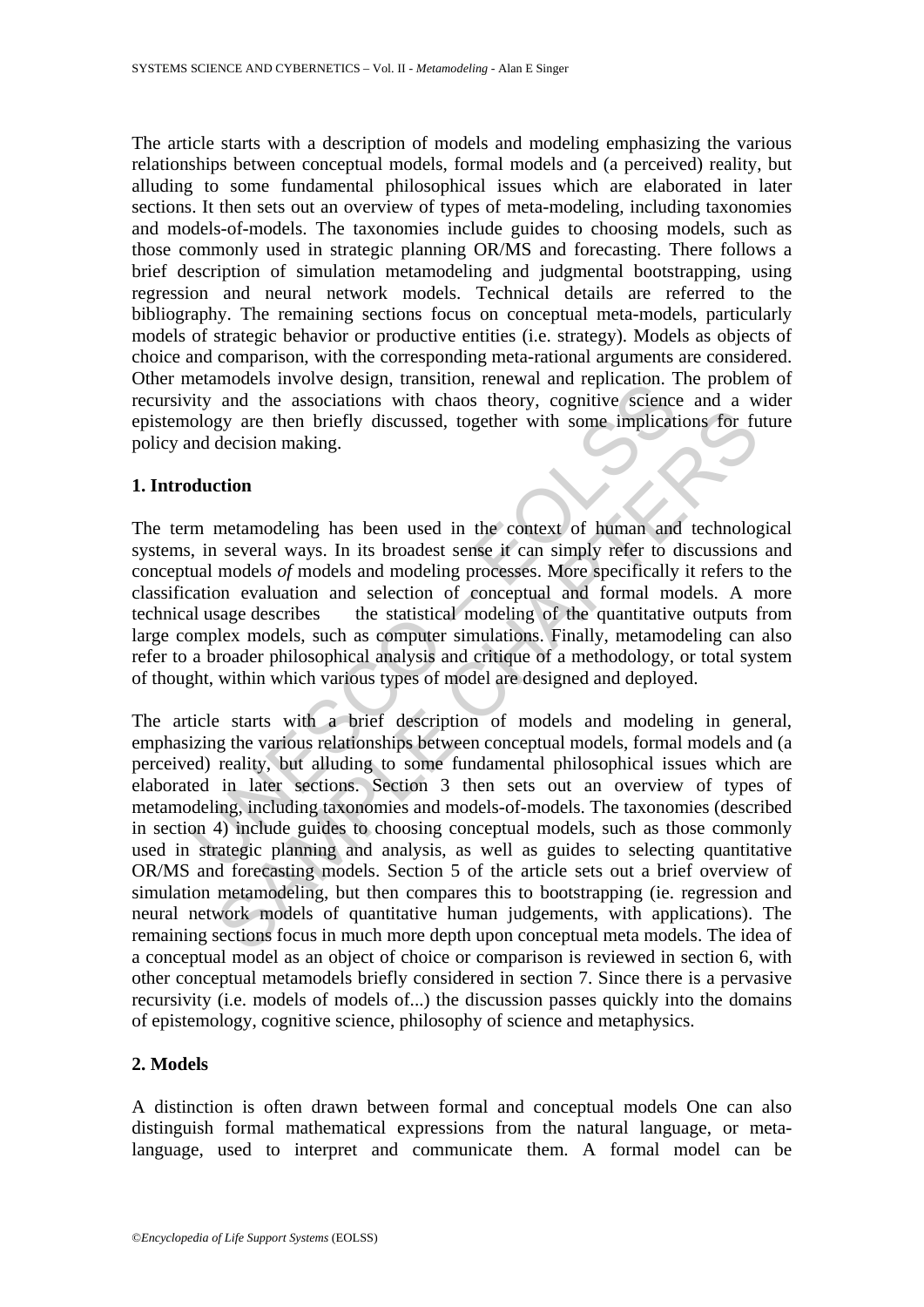mathematical, statistical or a simulation. It is a set of variables, parameters and relationships, sometimes with derivation of solutions (the latter invoke a mathematical logic that can itself be formalised). Typical examples of models within the management sciences are linear programming and discounted cashflow models. The Newtonian equations of motion, or the General theory of relativity are examples of formal models in the physical sciences. Formal models are often interpreted and communicated with the aid of diagrams and natural (meta-)language, although these can sometimes be a source of ambiguity.

## **2.1. Conceptual Models**

A conceptual model can be defined as: a set of images and natural language expressions that depict and describe a problem context, or a (perceived) reality (Figure 1). In managerial contexts, such a strategy formulation, these models typically refer to a set of entities (e.g. individuals, firms, networks, states, etc.) with their behavior and interrelationships. Put differently, such a model is an framework for thinking about a managerial situation.

pluat model can be denined as: a set on miages and natural rangual<br>pict and describe a problem context, or a (perceived) reality<br>rial contexts, such a strategy formulation, these models typically<br>(e.g. individuals, firms, contexts, such a strategy formulation, these models typically refer to a second contexts, such a strategy formulation, these models typically refer to a second interval and interval and the second interval and the sign int Sometimes, such models or frameworks are created in order to better communicate mathematical results already obtained from a formal theoretical analysis. For example, the industry attractiveness model depicts the competitive environment of an entity and has often been used in business strategy; but it is derived from, or at least informed by the mathematical work in game theory and oligopoly theory. In hard sciences, such as physics, a conceptual model can serve as an informal hypotheses, or a thought experiment.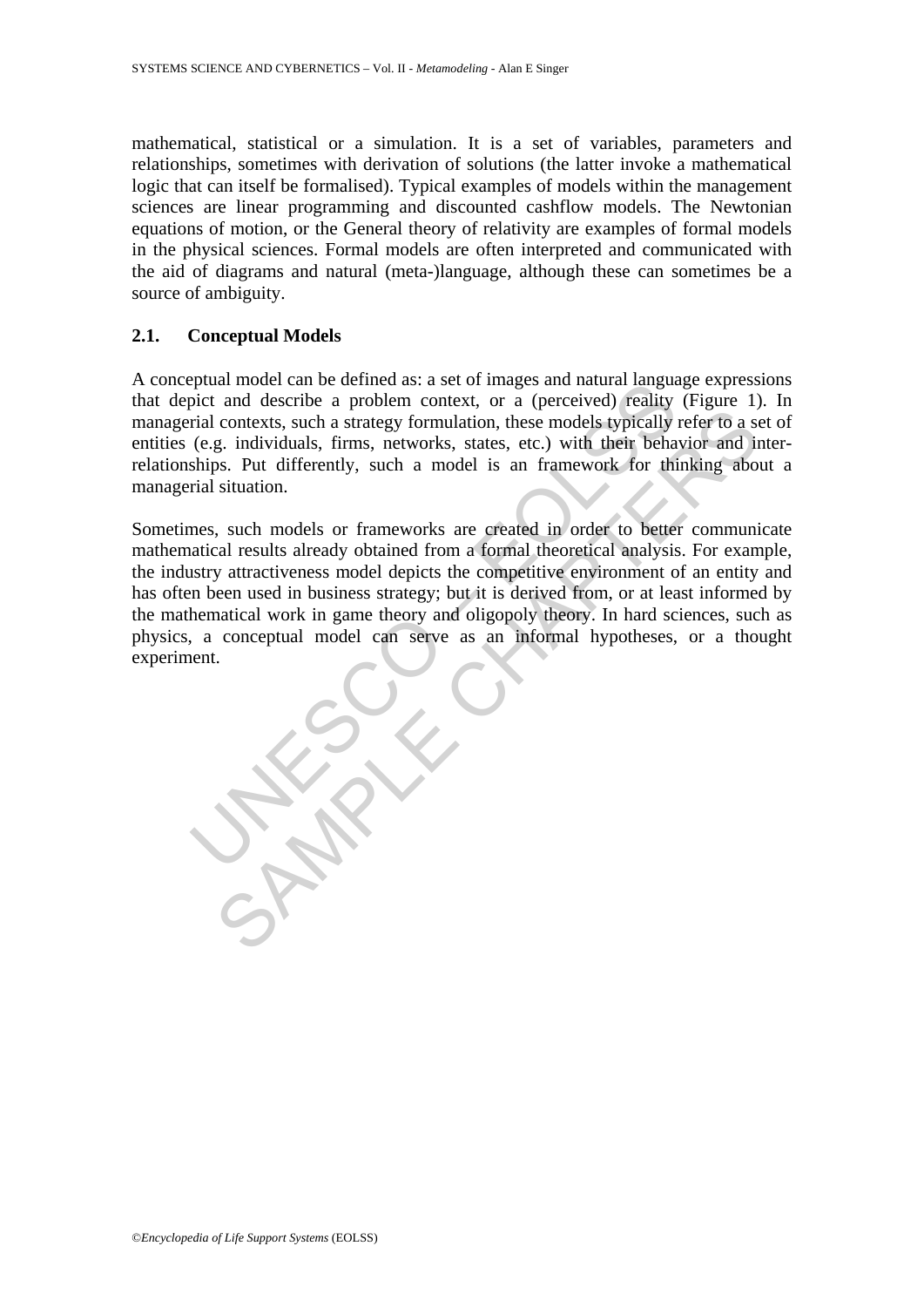

Figure 1. Conceptual and formal models.

Formal and conceptual models represent an assumed or perceived reality (Figure 1) or problem world. As such, there are many latent philosophical issues, concerning the existence of an objective reality, with the idea of correspondence between elements of the model and that reality. In the last two decades, however, assumptions of objectivity and the associated "correspondence" have been challenged, not only within postmodern philosophy, but also across the spectrum of the social and managerial sciences.

In the field of business strategy, for example, there are many well known models, such as the input-output model of the firm, the stakeholder model, the hypercompetition model, the industrial competitiveness model and the competitive strategy and advantage models, to mention but a few. Yet it is increasingly being recognized that these are often mere claims about what's new, what works, or what's really going on, so to speak; with "reality" variously conceived. Furthermore, the "claims" are often defended with reference to quite different types of knowledge. At the same time increasing emphasis is being placed upon the subjective, political, social and moral dimensions of modeling and the communication of models. This is indicated in Figure 3 (below) by the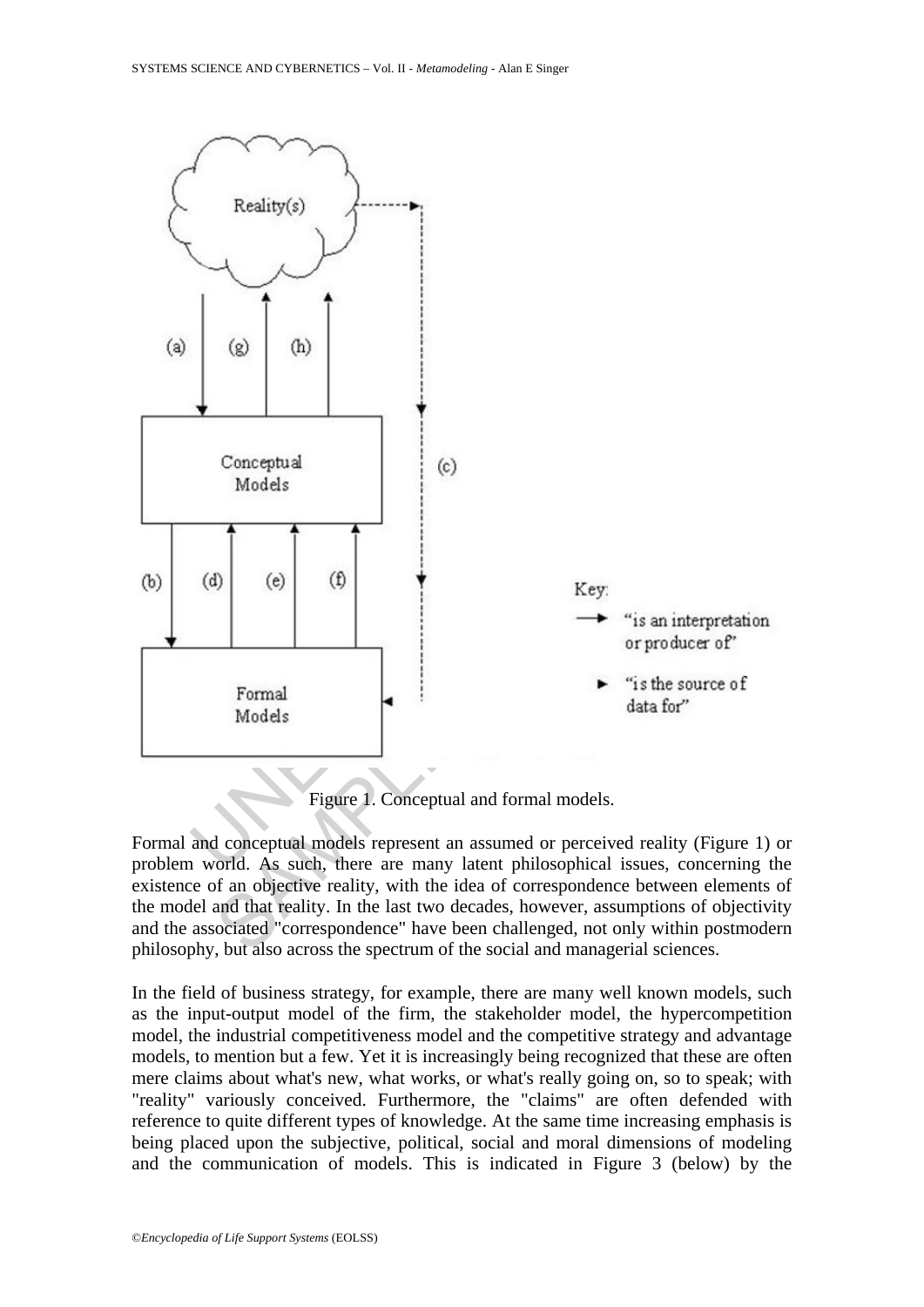placement of the "reality" and "conceptual model" within the wider domains of epistemology and cognitive science.

## **2.2. Relationships**

There are various possible relationships between formal models, conceptual models and a (notional) "reality" (Figure 1). These have the general form "model 1 ..is an *interpretation* of ..model 2", or "...is a *product* of ...". The "interpreter" or "producer" in this context refers to a manager, an OR analyst or a strategist; but in principle it can be any cognitive entity (e.g. a team, a computer program, etc). The six metamodeling relationships depicted in Figure 1 are:

- (a) *Conceptualization*. A entity constructs a view of the relevant parts of reality. This is a creative act of design and it is often carried out with an application in mind. (In the case of physical sciences, it is with experimentation in mind).
- (b) *Formalization*. Elements of the designed conceptual model are then re-described in terms of quantifiable parameters and relationships between the elements are restated in mathematical or programmable form (eg. equations)
- (c) *Measurement*. Data is then gathered from the "reality" being modeled, such as firm or industry. The parameters of the formal model are measured, or estimated. (Then, in some cases, such as relativity theory, the model is then tested; in other cases, such as many OR/MS models, prescriptions or recommendation are extracted)
- (d) *Interpretation:* The results of the measurement (and any testing) are then interpreted and re-expressed in terms of the conceptual model with a correspondingly revised understanding of reality. In some cases, this revised understanding provides a basis for actions, interventions and policies.

*ceptualization*. A entity constructs a view of the relevant parts of eative act of design and it is often carried out with an application i of physical sciences, it is with experimentation in mind). *malization*. Elements However there is an alternative way of depicting and describing the above relationships. Models can themselves be re-conceptualized as producers, or productive entities. This is because models produce effects, in the sense that computer programs do, such as changing the focus of a person's attention, co-producing of a new reality, or promulgating an ideology, as follows:

- we act of design and it is often carried out with an application in mind. (In physical sciences, it is with experimentation in mind). The physical sciences, it is with experimentation in mind). (In physical sciences, it i (e) *Narrowing of focus*: A formal model can be embedded in institutional practices and processes, whereupon it can reinforce (or induce changes in) a collective conceptual model of a problem, within the institution (or entity). Put differently, the formal model can direct attention towards particular aspects of reality, away from others. For example, when working with a cashflow model, one might be inclined to overlook social and ecological factors. Working with the mathematics of agency theory, one might be inclined (for better or worse) to focus on contractual relations (not to mention relations of capital) rather than human relations, trust and identity.
- (f) *Broadening of focus*: formal models, if used in a different way can also direct attention to a wider set of considerations, or factors (or cues). For example, the processes of attempting to produce a quantitative forecast for a cashflow model cannot produce reliable forecasts (hence "fake-cast" in the figure), but it can induce a more thorough consideration and discussion of the diverse strategic issues, or factors, such as stakeholder reactions and other macro environmental trends. In this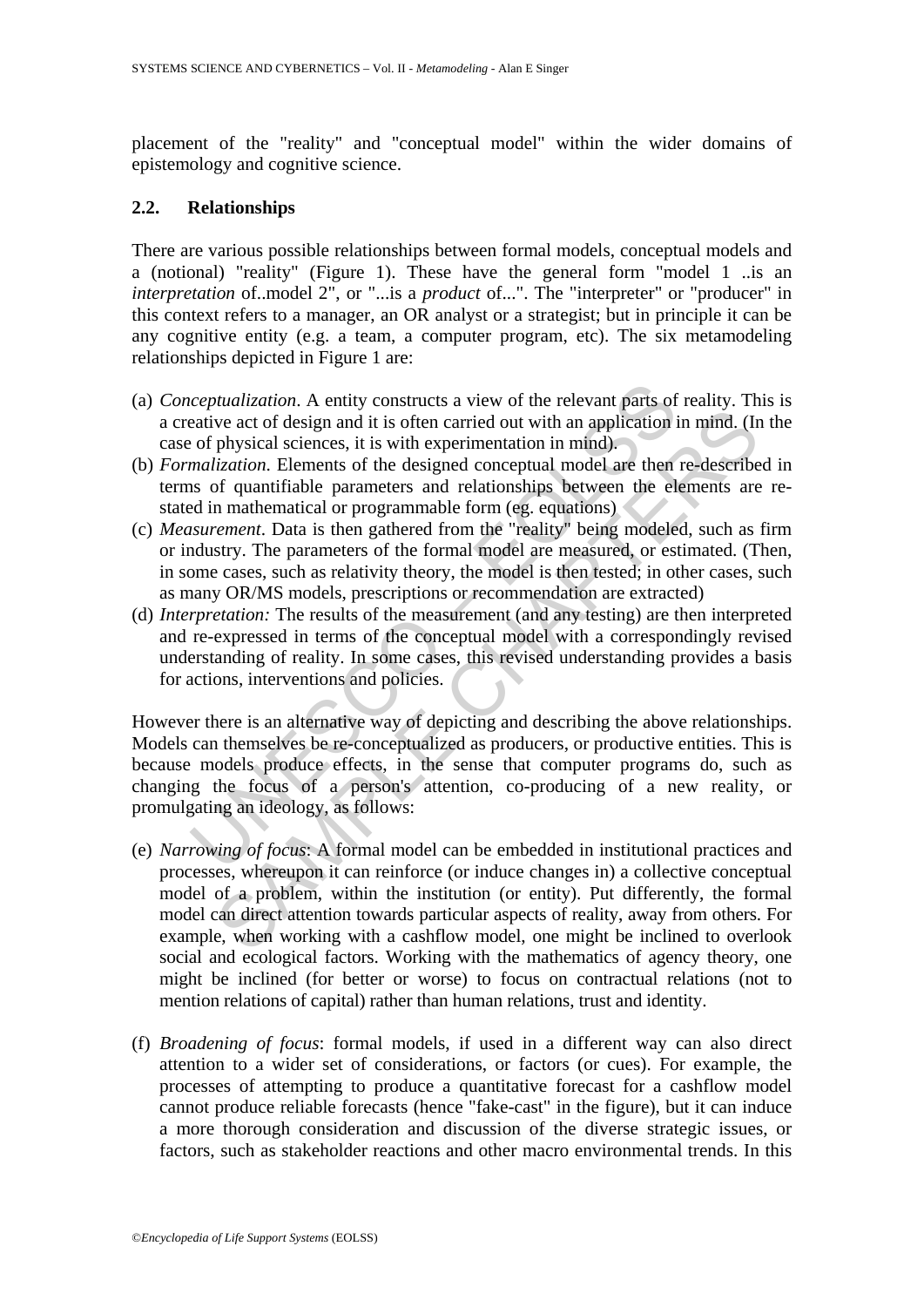case a formal model indirectly activates (in users' minds), or co-produces an improved conceptual model of the "reality" (Figure 2).



Figure 2. A formal model co-produces an improved conceptual model.

- (g) *Co-Production of reality* A conceptual model can also be a co-producer of a perceived reality (Figure 1). Put differently models construct reality. Once an entity has produced a model, or a theory, the productive entity's behavior typically changes in ways that reflect that model. The changed behavior, in turn, can substantially influence other entities and brings real consequences, hence the idea of "production" of reality. This process can be likened to Heisenberg's uncertainty principle in physics, according to which an act of observation (of the direction of spin of an electron) can alter (or produce) the actual spin.
- (h) *Promulgation:* Intentional political activity provides yet another way in which a conceptual model can co-produce a reality. Explicit descriptions can be used as political instruments. They can be endorsed and widely communicated by powerful entities (e.g. within an organisation, or state), whereupon they influence other decisions and actions. Put simply, fictions on paper can be made to prevail on the ground. See *Formal Approaches to Systems* and *The Quantification of Systems Domain.*

### **3. Metamodels**

The preface "meta" means about, of, or going beyond. For example, a meta-language statement *about* an equation, a model *of* the outputs from another model, or, going *beyond* immediate context to consider ultimate meanings. Thus, metamodeling implicitly reifies a model, treating it as a thing (e.g. a producer). In a stricter interpretation, the term metamodel also implies that the model and metamodel are of the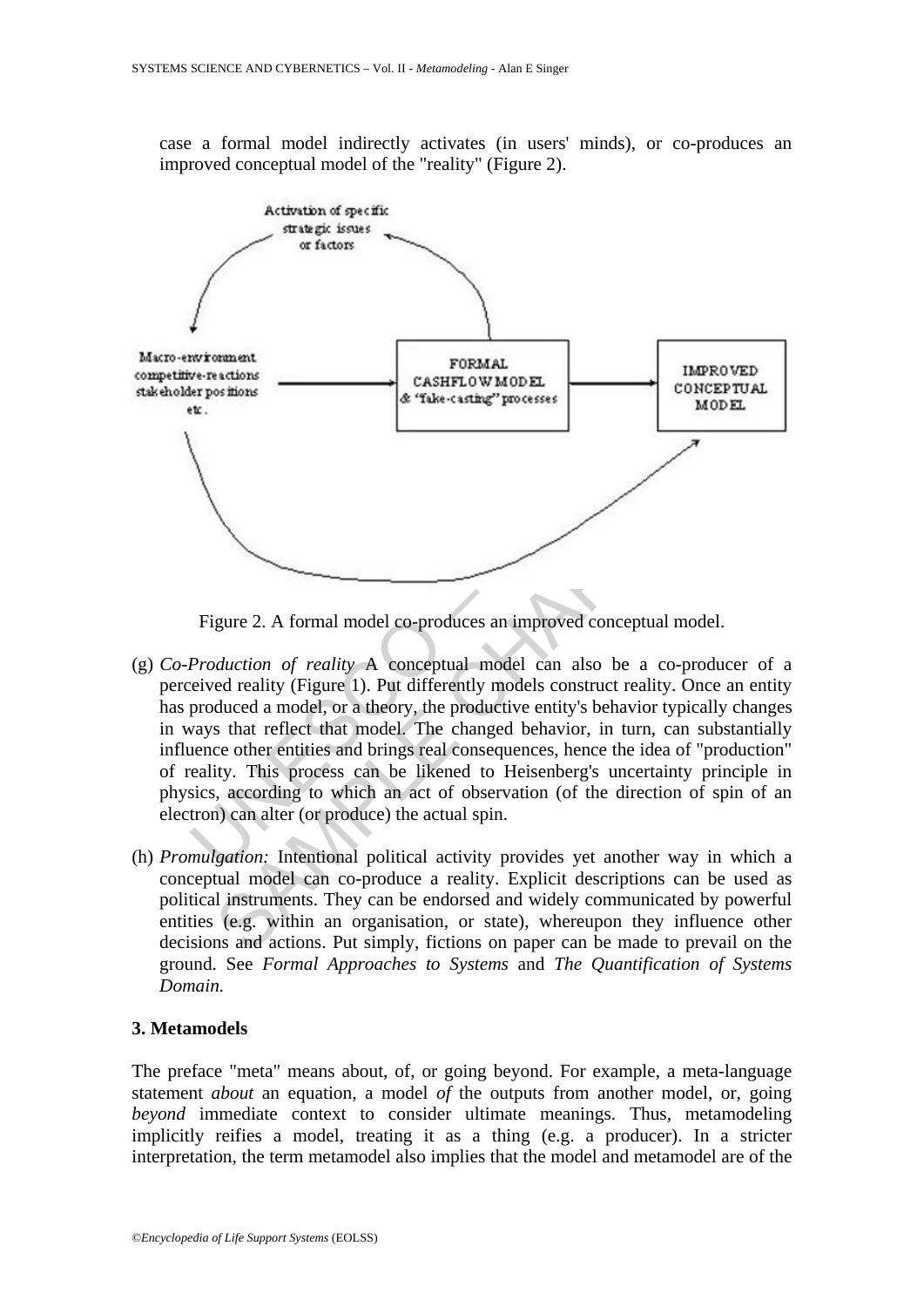same kind. For example, if the model is formal, a metamodel should also be formal. However, metamodeling is interpreted here (Figure 3) as including a variety of combinations, with their interrelationships.

A taxonomy, or classification scheme is also a form of metamodel. This is a structured way of thinking about a particular *set* of models. These might be formal models, as in the metaforecasting literature and classifications of OR/MS models, or conceptual models, such as those found in the business strategy literature. In each case, the metamodel provides a guide to evaluating or choosing from amongst some "given" or well- documented models.



Figure 3. Types of Meta-Models and their inter-relationships.

Models of models and their outputs also exist in a variety of forms (refer to the left hand side of Figure 3). In OR/MS the term metamodel is now most closely associated with statistical and neural-net models of the outputs from large scale expensive models, such as computer simulations. Here, the quantitative metamodel provides a much cheaper and simpler way to forecast and understand aspects of the "simulated" reality.

A rather similar approach has been used within the fields of experimental behavioral decision theory and the psychology of judgement. Here, human judgements of quantity, such as a one period forecast of a time series, which must be based on some kind of cognitive or mental model, are re-modeled, using a regression or neural network (formal) model. A final category of metamodel (top left of Figure 3) consists of conceptual models *of* conceptual models. These are various depictions and descriptions of what conceptual models are and what they do (refer to sections 6 and 7).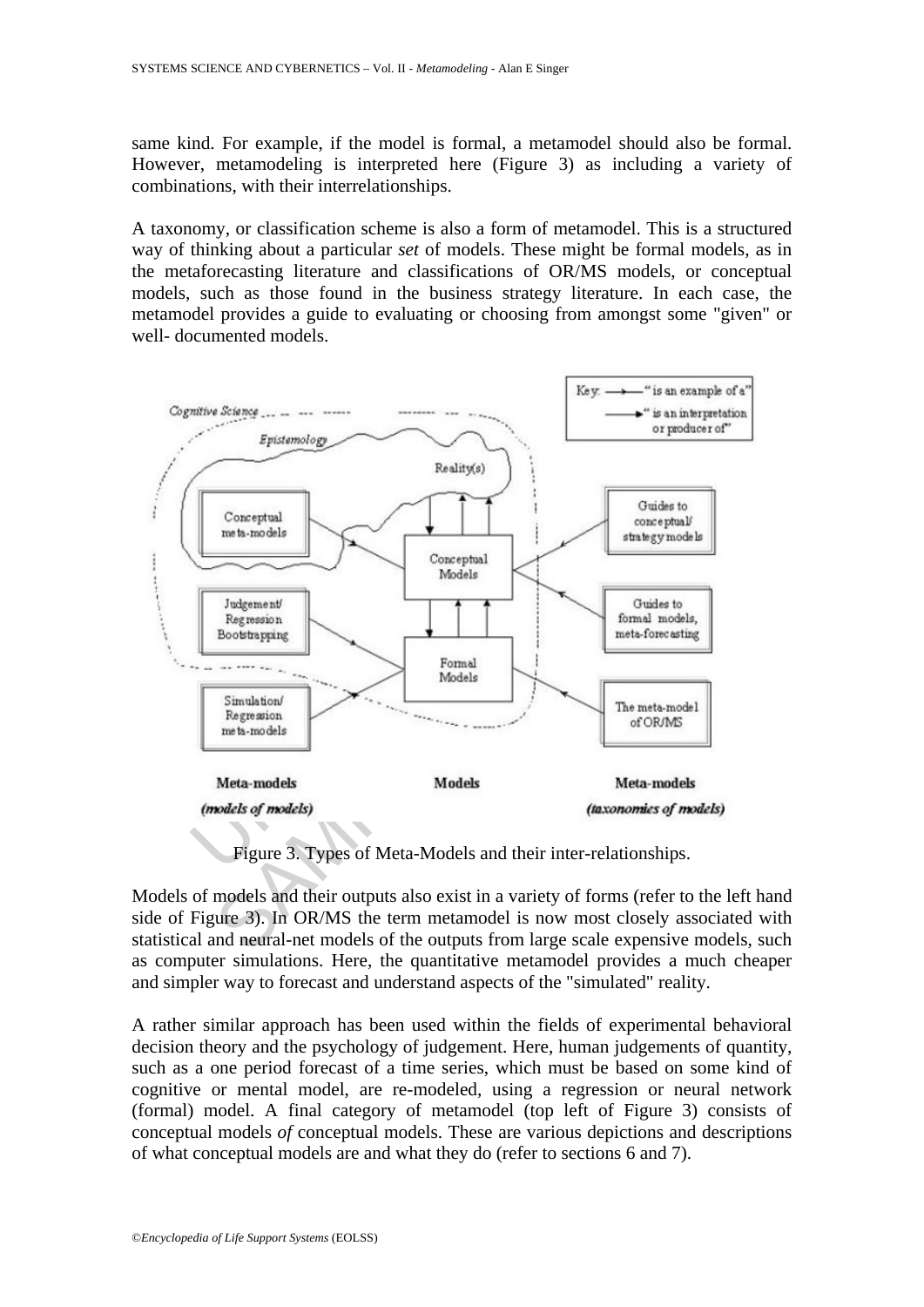### **4. Taxonomies**

There have been several attempt to construct useful taxonomies of formal and conceptual models. They include guides to evaluating and selecting models and techniques for strategy, forecasting and decision making, as follows.

### **4.1. Guides**

Guides have been developed to evaluate techniques of competitive (strategic) analysis along various dimensions, such as: resources needs (time and skills needed to use the techniques), data needs, advantages (e.g. draws attention to cultural factors, etc.) and limitations (e.g. a model ignores competitors' motivations, etc.), the use of historical information and the repertoire of strategic behaviors recognized in the model, etc. Many given models meet only a few of the criteria set out in the guides. However, in practice, such "limitations" or omissions might be substantially overcome by the "broadening of focus" role of models, as identified in 3(f) above.

The site are described in the consideration of cutural ratio, and lies, a a model ignores chegation's motivations, etc.), the usion and the repertiore of strategic behaviors recognized in the models meet only a few of the Within the OR/MS literature, several authors have set out lists of attributes that determine the appropriateness of a formal model for any given managerial situation. The include insight generating capacity, as in 3(f) above; descriptive realism or correspondence, as in 3(a); usability, and predictive ability. Earlier classifications of models, proposed in the '60s and 70's set out criteria relating to the form and content of models (e.g. queuing, search, competition, etc.); difficulty of formulation (e.g. simple and transparent vs. "insufficient data"; and presence *vs* absence of feedback.)

### **4.2. Metaforecasting**

(with the solution of the consideration of the solution of the solution and the repertorie of strategic behaviors recognized in the model, etc. Nels meet only a few of the criteria set out in the guides. However, in pract Metaforecasting is a systematic description of the strengths and weaknesses of various forecasting methods, including judgemental and statistical methods. A major theme of metaforecasting is that statistical methods do not predict fundamental changes in established patterns and relationships, as new factors emerge and come into play. As discussed in section 3(f), these factors must be considered alongside a model based forecast. A famous case occurred in 1973, with the OPEC decision to greatly increase oil prices. The widespread failure to forecast this event precipitated a change in attitude, in the corporate world, towards quantitative forecasts. Metaforecasting also describes the sources of systematic bias in judgemental forecasts, such as wishful thinking, misapplied cognitive heuristics and political pressures. Metaforecasting offers guidelines for choosing forecasting models, improving forecasting practice, by, for example, keeping track of errors, as well as exploring the ways in which different types of forecast can be combined, in order to provide more reliable forecasts.

## **4.3. Metamodel of OR/MS**

The meta-model of OR/MS is a distinctive approach to "identifying the characteristics of a problem and the selection of the appropriate model for solving it". Unlike the schemes mentioned earlier, it is itself a *formal* model. Thus, "meta" is used in the stricter sense. The metamodel sets out an "approach for classifying (OR/MS) models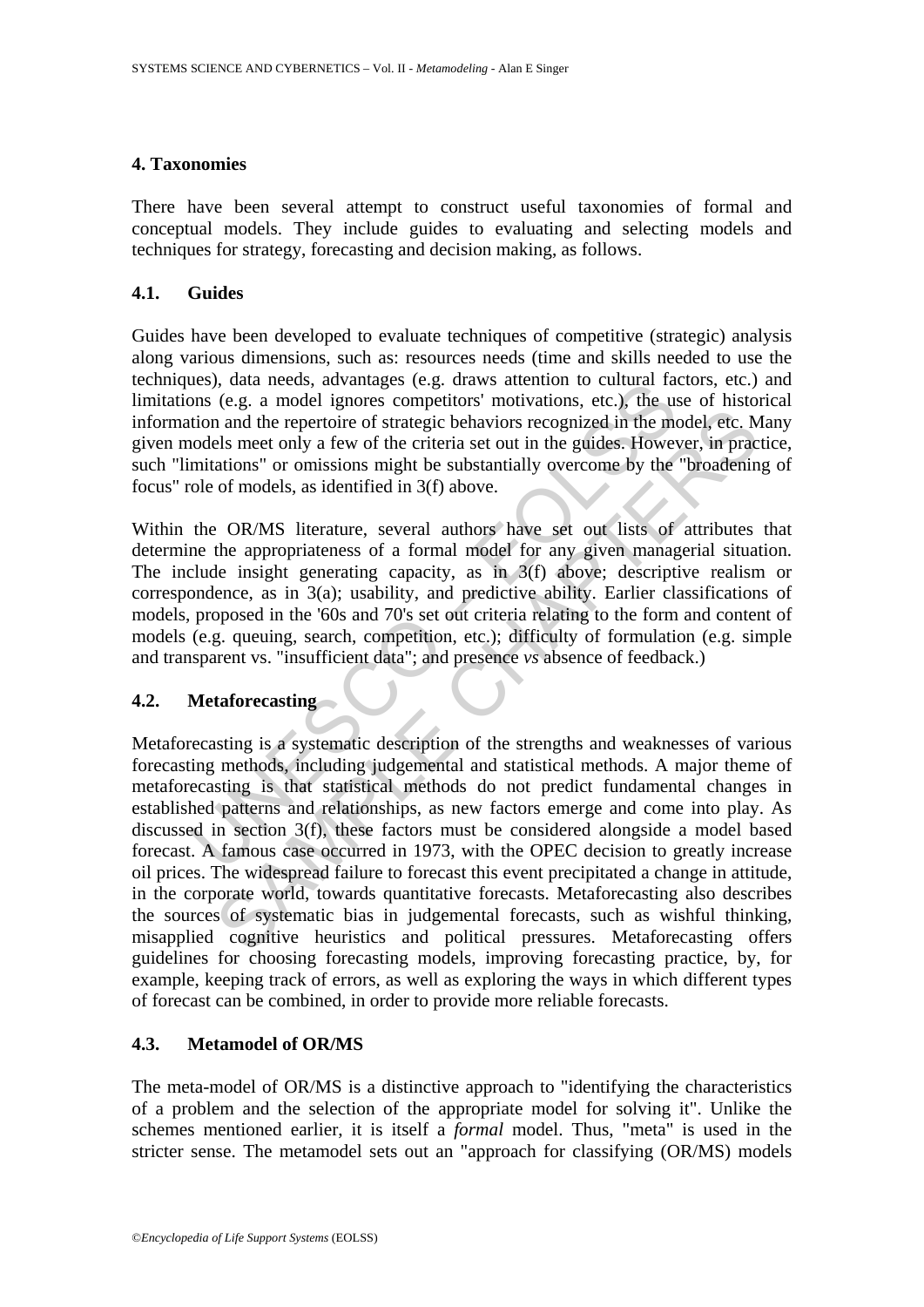according to their conceptual features". 24 categories of model are specified, depending on (i) the type of decision maker (eg. single vs. group) (ii) the types of uncertainties (i.e. "internal"/"external", or dependant upon actions of project members /non-members), and (iii) the type of project-dependencies that are considered in the given model.

Solide actions, etc.). The final steps involve evaluation of unitarity of optimization. This formal metamodel is unique, in that it for optimization. This formal metamodel is unique, in that it for of the modeling process Once the category is chosen the metamodel has four further steps: 1. determination of the problem "category", as above; 2. determination of the raw "data" which means the working assumptions to be made about decision-makers, uncertainties and dependencies in the context of a given problem. Step 3 is the evaluation and quantification of this "data". This involves consideration of such factors as the set of control points for the project, a set of binary decisions (such as continuation vs. termination of project), a set of all possible actions, etc.). The final steps involve evaluation of utilities and various forms of optimization. This formal metamodel is unique, in that it formalizes many aspects of the modeling process that are normally considered in more qualitative or casual way, or as part of methodology.

TO ACCESS ALL THE **23 PAGES** OF THIS CHAPTER, Visit: http://www.eolss.net/Eolss-sampleAllChapter.aspx

#### **Bibliography**

- - -

The modeling process that are normally considered in more qualitative, or as part of methodology.<br>
S. (1999) Judgemental Boostnephine using expects THIS [CHAP](https://www.eolss.net/ebooklib/sc_cart.aspx?File=E6-46-02-03)TER,<br>
S. (1999) Judgemental Boostnephine using expects The SCHAPT Armstrong J.S. (1999) Judgemental Bootstrapping: using experts' rules for forecasting. In JS Armstrong (ed.) *Forecasting Principles Handbook*. Kluwer: Norwood MA. [sets out principles for developing and using bootstrapping models]

Badiru A.B. and D.B. Seiger (1998) Neural network as a simulation metamodel in economic analysis of risky projects. *European Journal of Operational Research,* 105 130-142. [Provides some technical details of the metamodel and references to applications of regression models since 1975]

Calori R. (1998) Philosophising on strategic management models. *Organisation Studies.* 19/2 281-306. [Offers a thorough and distinctive epistemological critique of orthodox conceptual strategy models]

Kleijnen J.P.C. and W Van Groenendaal (1992) *Simulation: a Statistical Perspective*. (Translation) Chichester: Wiley. [Provides details of simulation techniques including regression metamodeling, with examples of analysable problems]

Mehrez A and N.L. Enrick. (1989) The meta-model of OR/MS *Omega* 17, 5 pp419-435 [sets out a distinctive taxonomical but formalised meta model approach]

Oral M and O Kettani. The facets of modeling and validation process in operations research. *European Journal of Operational Research,* 66 1993 216-234. [Sets out a conceptual model for model validation, in terms of 'managerial situation', 'conceptual and formal model' and 'decision'. Refers to a tension between scientific and practice perspectives

Rotmans J and O.J. Vrieze Metamodeling and experimental design: case study of the greenhouse effect. *European Journal of Operational Research*, 47 317-329, 1990. [A regression metamodel is constructed and interpreted. The simulation is a complex model comprising integrated 'modules']